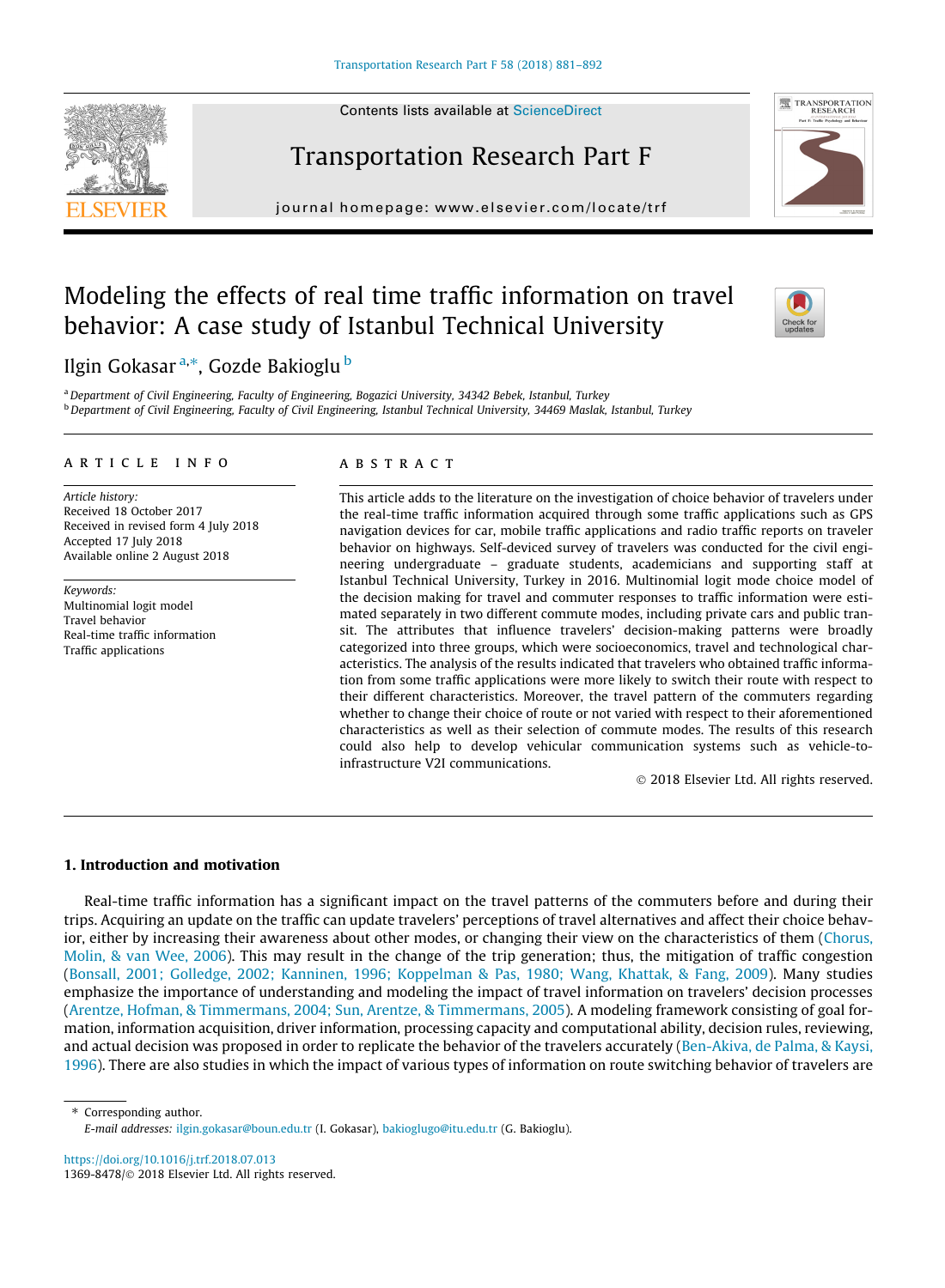inspected ([Khattak, Kanafani, & Le Colletter, 1994](#page-10-0)). Furthermore, the source and timing of the received information is crucial for the traveler and their decision making process.

The biggest impact of traffic information is reflected in route changes and rescheduling of activities [\(Tsirimpa &](#page-11-0) [Polydoropoulou, 2011](#page-11-0)). Information received from radio stations, television or telephone can often influence the traveler to change their departure time ([Khattak, Yim, & Stalker, 1999\)](#page-10-0). According to [Yim and Miller \(2000\)](#page-11-0), there is even a bigger ratio of drivers who make the same decision for their departure time as they spend considerable amount of time online. The ratio of drivers who make the same decision increase even further if they are dealing with websites or computers [\(Yim & Miller, 2000](#page-11-0)). The travelers who have access to the traffic information before their trip, has the advantage of changing their departure time instead of their route [\(Shah et al., 2001](#page-11-0)). For the drivers en route, variable-message signs may cause them to divert from a non-freeway to a freeway rather than vice versa ([Hato et al., 1995\)](#page-10-0). This decision making process is affected by their behavioral inertia in response to the advanced traveler information system (ATIS) ([Srinivasan &](#page-11-0) [Mahmassani, 2000](#page-11-0)). While the drivers are making multiple travel plans, the previous experiences of the driver also play a role [\(Chen et al., 2008\)](#page-10-0). As the technology and the infrastructure is improved, there are more ways to obtain and share the real-time traffic information with the travelers, especially for the ones en route.

With the advancement of data collection techniques, GPS, transit smart cards, mobile phones, and various types of travel trajectory data are increasingly complementing or replacing conventional travel diaries and revealed preference data [\(Yue](#page-11-0) [et al., 2014](#page-11-0)). There is also information to support travel decisions which are acquired actively (reading, asking, listening, etc.) or passively (i.e., through experience) which will aid in the long term (auto purchase, etc.) and short term (departure time and route choice, etc.). The fact that the most recent information, essentially the previous trip's travel time, being the most important factor for affecting current decisions, increases the importance of obtaining the most recent information [\(Chang & Mahmassani, 1988; Lida, Akiyama, & Uchida, 1992](#page-10-0)). With the introduction of smart phones, a new way of traffic information dissemination is created. This new way of provision has significant advantages over conventional tools, for its ability to be more flexible for travelers in obtaining traffic information. The biggest importance of the introduction of smart phones; however, is the increased availability of real time traffic information. Real time traffic information is much more available with the smart phones, as they become more common and improved in their capabilities. With real time information, people would be able to avoid unexpected severe traffic congestion [\(Tseng, Knockaert, & Verhoef, 2013\)](#page-11-0). Moreover, with the ATIS, it is possible to reduce travel times, delay, fuel consumption and emission ([Adler & Blue, 1998](#page-10-0)). Yet, for this system to work flawlessly the information needs to be accurate and reliable, otherwise there would be a large economic and environmental loss, especially in the rush hours ([Arnott, de Palma, & Lindseyrnott, 1991](#page-10-0)). Due to the difficulty of applications' providing accurate data, the travelers do not always trust the information they receive. The trust is equally significant as the accuracy and the reliability of the information, in examining the response of travelers whether they actually follow the systems' advice.

A driver's compliance with the provided information depends on the driver's knowledge of the network and the accuracy of information the driver gets [\(Bonsall, 1992\)](#page-10-0). Accuracy of the ATIS tools have a great influence on people's choice [\(Khoo & Ong, 2011](#page-10-0)). The applications for smart phones also provide very important and current information to the drivers. These travel apps can be divided into two categories, the informative apps that provide traffic information to users without route guidance advices and deliver information in the form of traffic images or maps, and the guidance type of traffic applications providing route guidance and advice for avoiding traffic congestion. Top factors that encourage people to use these applications are their ability to deliver real time traffic information in the form of detailed rerouting advice, and/or report on incident and delay estimation. [Gokasar and Bakioglu \(2016\)](#page-10-0) gathered Google Play Store and App Store reviews under three main titles: accurate/ reliable or not, user friendly or not, and detailed or not. The star rating was taken as a dependent variable. In terms of independent variables, the gender of the reviewer, type of the application (whether it is for public transit or for a private vehicle) and the comment itself were considered. In the section of the article where the data were statistically analyzed, Yandex.Maps was found to be an accurate and a reliable application, due to the positive reviews it received. Moreover, the majority of those reviewers were males. In [Gokasar and](#page-10-0) [Bakioglu \(2018\),](#page-10-0) some of the traffic applications used in Turkey and around the world are compared. The results showed that Moovit, which is a very commonly used traffic app in Turkey, received many reviews, which mostly centered on its being accurate and reliable. Moreover, the reviews that GPS tracking applications of the cars received reveal that the apps do not give detailed results. Those applications are classified and referred as ''Car GPS Tracking" throughout the article.

This research contributes to the literature by focusing on the travelers' response after they receive the information and estimating the relationship between the characteristics of the travelers and their responses through multinomial logit. It aims to analyze the impact of real-time traffic information attained through some traffic applications such as GPS devices, mobile traffic applications, and radio traffic reports on traveler behavior. While achieving the mentioned goal, a multinomial logit model is estimated:

- To analyze the effects of the provision of various types of real-time traffic information acquired by some traffic applications on travelers' behavior,
- To analyze traveler route choice with respect to some different characteristics, namely socioeconomics, travel and technological characteristics.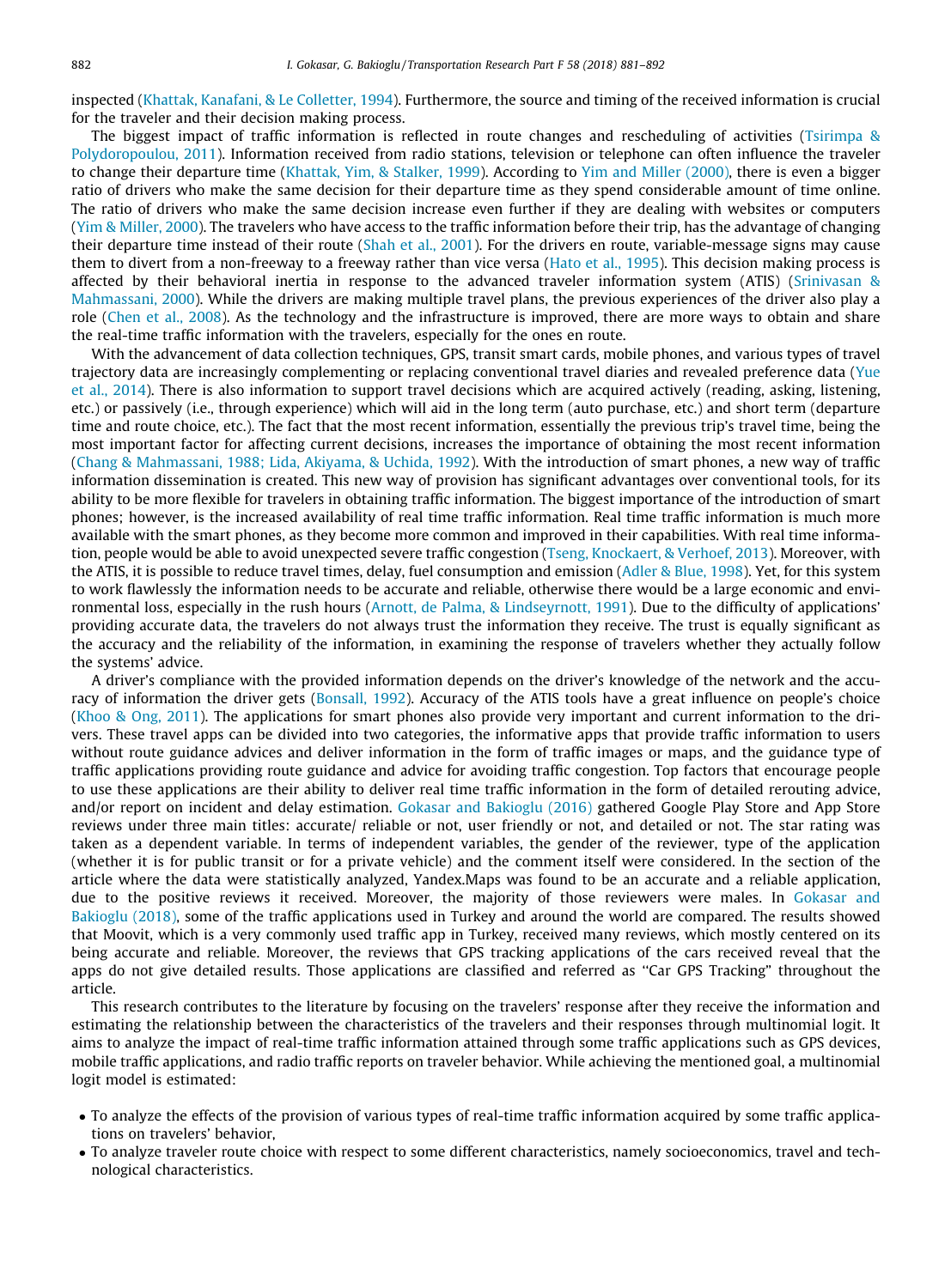The main contribution of this paper is introducing more insights over the decision-making process of the individuals after receiving real-time traffic information through some traffic applications while en route.

#### 2. Methodological approach

This paper estimates Multinomial Logit Model (MNL) used in the analysis of commuting trip choice under the real time traffic information acquired by various traffic apps. The choice distribution of four travel behaviors under the real-time traffic information for two types of modes, private car users and public transport users, which serves as dependent variable of the choice model and their abbreviations are given as follows:

- 1. Changes route by means of using traffic apps (CRT),
- 2. Does not change route in spite of using traffic apps (DCRT),
- 3. Changing route for the fastest alternative that the traffic app suggested (CRFT),
- 4. Changing route for the cheapest alternative that the traffic app suggested (CRCT).

Among the driver behaviours, defined as the dependent variable, choosing the fastest route and the cheapest one that the application recommends are added to the model. The fastest route is determined by the time it takes the drivers to reach their destinations. The cheapest route is chosen through the fastest route in order to make the vehicle owners save money on fuel. The public transport users can also find the fastest way through the suggested interchanges and the cheapest way through using single means of transport.

MNL is a classification method that generalizes logit regression to multiclass problems with more than two possible discrete outcomes. What the basis of this analysis is maximization of utility. In the following equations, index i represents the choice whether commuters change their route or not and the index t represents the tth individual.  $U_{it}$  denotes the utility of commuter t and implies choosing the ith choice behavior. The utility of a choice  $i(U_{it})$  is comprised of two parts, as indicated in Eq. (1) where  $V_{it}$  and  $\varepsilon_{it}$  are the deterministic (or observable) and stochastic (or random error) components ([Ben-Akiva &](#page-10-0) [Lerman, 1985; McFadden, 1974; Train, 1986\)](#page-10-0):

$$
U_{it} = V_{it} + \varepsilon_{it} \tag{1}
$$

There are two alternatives in the special case where  $C_n$  denotes the choice, which is set as  $\{i, j\}$ . The probability of a person t choosing  $i$  is shown in Eq. (2):

$$
P_t(i) = P_r(U_{it} \geq U_{jt})
$$
\n(2)

The probability of choosing an alternative  $j$  is given in Eq.  $(3)$ .

$$
P_t(j) = 1 - P_t(i) \tag{3}
$$

As a result, this mathematical structure, which is led by those assumptions, presents the choice probabilities of each alternative as a function of the systematic portion of the utility of all alternatives. The general expression for the probability of making a choice 'i' presented in Eq. (4) ([Manski, 1981\)](#page-10-0)

$$
Pr(i) = \frac{\exp(V_i)}{\sum_{j=1}^{J} \exp(V_j)}
$$
(4)

#### 3. Data collection and descriptive statistics

The survey is conducted in Ayazaga Campus of the Istanbul Technical University, which is located in the Maslak region, the new business and trade center of Istanbul. Stretching over a 247-hectare area, Ayazaga campus hosts Rectorate and Administrative units along with 8 of the 13 faculties and 5 of the 6 institutes. The campus is near the ITU Ayazaga underground metro railway station. As shown in [Fig. 1](#page-3-0), there are two ways to reach the Faculty of Civil Engineering from the M2 metro line, ITU Ayazaga station. The distance between the metro station and entrance of the Faculty of Civil Engineering is almost 600 m and it takes around 10 min on foot. Therefore, people mostly choose to use the metro for public transit. There are also a number of bus stops near the ITU shown in [Fig. 1.](#page-3-0) This study investigates the level of consciousness, usage, and the impact of real–time traffic information acquisition from some traffic applications. Moreover, it analyzes the relationship between socioeconomics and technological characteristics as well as the travel behavior on highways. A marked questionnaire is distributed to undergraduate and graduate students, academicians and supporting staff of the Civil Engineering Faculty of ITU, Istanbul, in 2016 [\(Bakioglu, 2016](#page-10-0)).

The survey included stated preference data, as well as frequency of using traffic applications, variety and content of these apps and motives of individual decision makers with the real–time information.

Individuals were asked about the traffic information acquired in their daily trips, as well as their tendency towards real– time traffic information acquired through some applications. This study focuses on the modeling and analysis of the stated preferences experiment.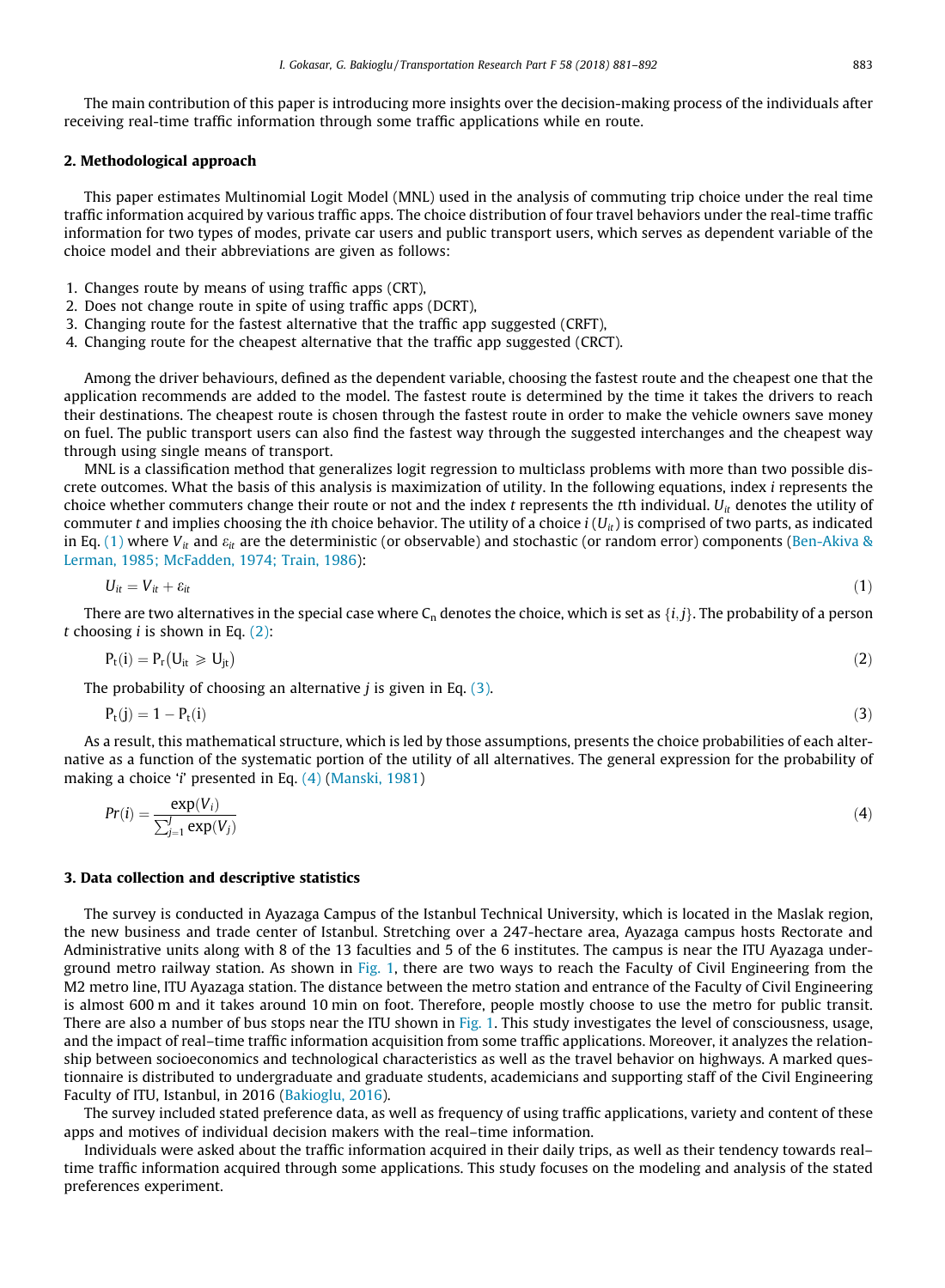<span id="page-3-0"></span>

Fig. 1. Location of the Civil Engineering Faculty at Ayazaga campus of ITU.

The questionnaire used in this study targets the undergraduate and graduate students, academicians and the staff of the Civil Engineering Faculty building around Ayazaga Campus. Questionnaires were distributed to randomly selected individuals from Civil Engineering Faculty.

In the Civil Engineering Faculty, there are 2884 undergraduate and 330 graduate students and 295 academicians. The sample size was determined to be a total of 360 persons for the 95% confidence level according to Yamane formula [\(Yamane, 1967\)](#page-11-0) which is used for calculating the sample size with 95% confidence level and P = 0.5 are assumed for the following Equation:

$$
n = \frac{N}{1 + N \cdot e^2},\tag{5}
$$

where n is the sample size, N is the population size, and e is the level of precision.

The questionnaire contains questions about a variety of socioeconomic characteristics such as gender, age, occupation, education and household income level. Moreover, travel characteristics such as frequency of using private cars and public transportation, total trip time and trip cost, most preferred public transport mode, trip purpose, trip mode alternative for commuting and origin of trip are also enquired. The questionnaire also investigates technological characteristics, including most preffered traffic app, frequency, objective and the content of traffic applications. The questions presented in the questionnaire contain the most preferred public transport modes in Turkey such as bus, metrobus, taxi, metro, ferry, private minibus, etc. The most preferred traffic applications such as IMM mobile traffic, Yandex.Maps, Mobiett, Moovit Car GPS navigation, TRAFI, Waze etc. are also listed. Those characteristics are used as explanatory variables in the MNL model.

Multinomial Logit Model is developed using the survey data for two different modes including private car and public transit. 138 (38.3%) respondents of the survey use their private car as commuting trip alternative and the rest of them, 222 (61.7%) respondents, use the public transit for their daily commute.

The answers of respondents in the survey show that average age of the sample is approximately 27 and 72% of the individuals who responded to questionnaire are male.

Survey data show that unlike the private car users (47.8%), almost all the public transit users make several trips per day (85.6%) and respondents use their private cars every second day with the close frequency of using a car several times a day (30.4%). A low frequency (2.7%) of the survey participants commute only once a month.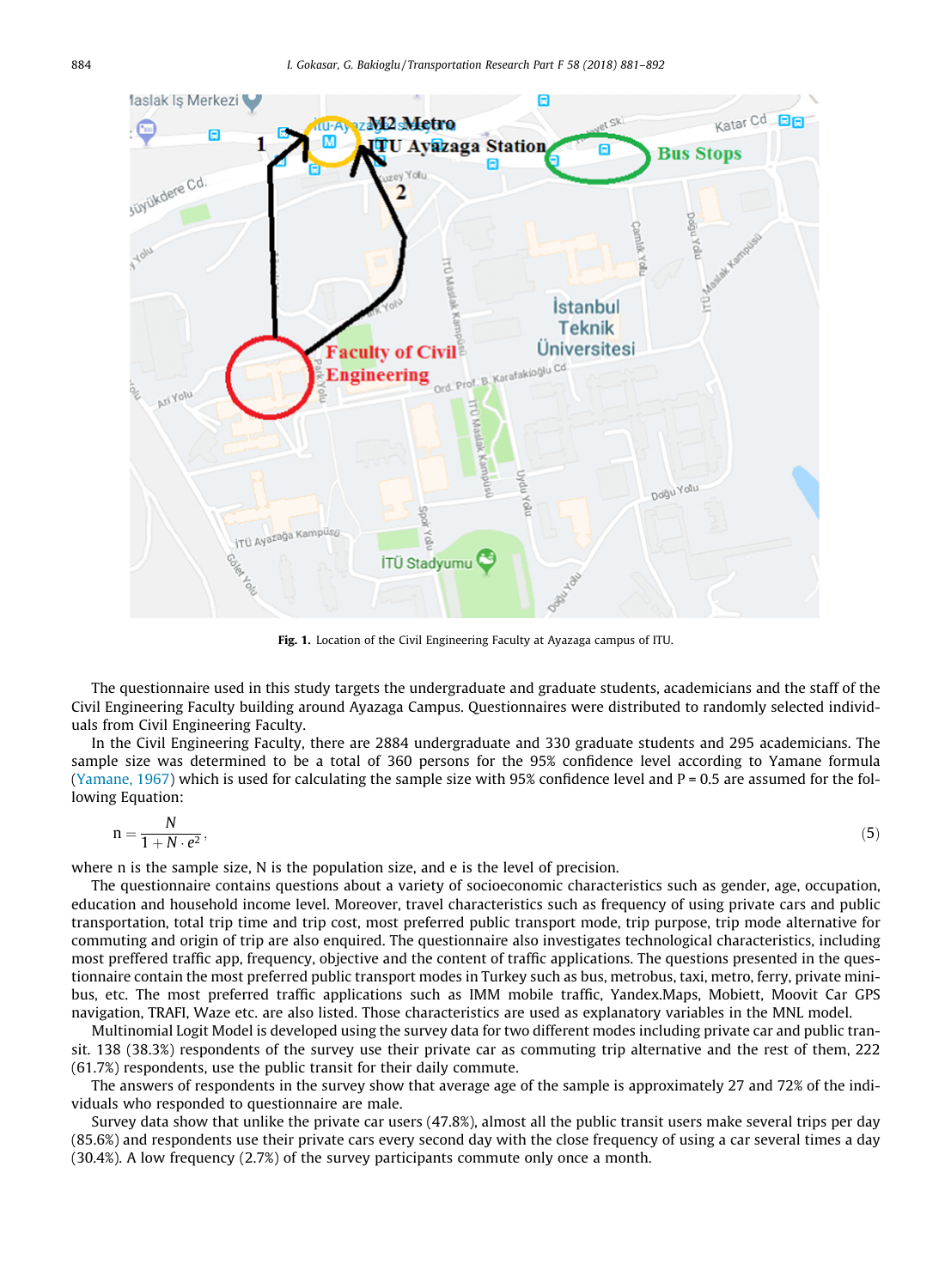The following table shows the distribution of the most common traffic application frequencies that respondents use for private car modes and public transit modes. In this respect, respondents' top three traffic apps for getting real – time information about traffic conditions for private car usage are Yandex.Maps (27.5%), IBB Cep Trafik (26.8%), and Car GPS Tracking (9.4%). The top three traffic apps for getting real-time information about public transit are listed as Mobiett (25.2%), Moovit (21.6%), Istanbul Ulasım (12.6%) and the rest of those are presented in the Table 1.

All traffic applications consist of two categories with respect to their usage area; public transport and private cars. Public transit applications have various features, including information about bus routes, arrival time to the bus station and traffic conditions. The features for private car modes involve giving real – time traffic information about road hazards or traffic jams as well as displaying fastest and cheapest way for the travelers' choice. The types of features of traffic applications for two commute modes, including public transit and private cars are indicated in [Tables 2](#page-5-0) and [3,](#page-5-0) respectively.

The characteristics defined in two types of traffic applications are constructed with the most desired characteristics the users search in a traffic application. The aforementioned study conducted in 2016 also grouped the user comments in the categories such as accurate/reliable or not, detailed or not and user friendly or not. The below-mentioned characteristics in the table being present in the app lead to positive comments as well as a higher star rating.

Commuters who drive their car or take public transit use the traffic applications with a different frequency. As shown in [Table 4](#page-5-0), 57 respondents who use a private car (41.3%) and 79 public transit users (35.6%) prefer the traffic app usage several times a day, while 58 car users (42.0%) and 100 respondents who take public transit (45.0%), use it every second day. It can be briefly understood from the table that male respondents have a high frequency in using both private car and public transit. They are mostly making trips every second day through using their private car and public transit, but females mainly prefer using their car several times per day.

The respondents also replied to questions that determine their trips through various public transport modes. [Table 5](#page-5-0) presents the distribution of modes that reflect traveler preference frequencies regarding public tranport modes. ''Metro" has the highest percentage (45.0%) among the other types of modes and frequencies indicated below.

Most of the car owners in the survey, 54 respondents (39.1%), use those applications for planning their route with respect to traffic conditions. Second top reason (34.1%) for the traffic app usage is to reduce their trip time with the help of using traffic applications. 26.8% of the survey participants acquire the real-time information through the traffic applications for determining route directions. In addition, out of the travelers who use public transit in the survey, 59 respondents (26.6%) use those applications for reducing their travel time. Second top reason is that 58 respondents (26.1%) who pick the public transport modes use the traffic applications in order to decide on the most suitable modes with the help of traffic apps. One fifth of the survey participants acquire the real-time information through as they plan their route with respect to traffic conditions. Similar findings exist in the literature. In Peirce et al.'s study (2004), respondents' top three motivations for seeking information were to anticipate traffic congestion (52%), to be sure of arriving on time (47%), and to get to their destination as fast as possible (34%). One stated-preference survey study in the literature reveals that about 35% of respondents sometimes change their travel plans as a result of an information report [\(Khattak et al., 1999\)](#page-10-0), while in a study of SmarTraveler users in the Boston area ([Lappin et al., 1994](#page-10-0)), it is found that about 30% changed their travel behavior ''frequently" in response to information. However, this study also found that 96% changed their trips ''occasionally". In a research conducted in Chicago, it is determined that 85% of motorists stated that they alter their behavior after hearing a traffic report.

The choice distribution of the four travel behavior for users of both private car and public transport modes on freeways as a result of the provision of various types of real – time traffic information is given in [Table 6.](#page-5-0) This variable serves as the dependent variable of the aforementioned choice model. As shown, for private car users, changing route by means of using traffic apps is the most frequently encountered behavior as they obtain real–time traffic information. According to this research, 50 respondents (36.2%) change their route, 23 respondents (16.7%) change their route for the fastest path, while 7.2% of drivers change route for the cheapest path under the traffic information and the rest of the 55 (39.9%) participants of the survey prefer not to change their route in spite of using traffic apps. For public transit users, changing route by means of traffic apps is the most frequently encountered behavior among the respondents. In this research, 153 commuters (68.9%) were found to change their route, while 26 respondents (11.7%) change their route for the fastest path and 7.2% of them were found to change their route for the cheapest path with respect to their acquisition of real – time traffic information. The rest of the survey members prefer not to change their route despite using traffic apps.

| Table 1                                |  |
|----------------------------------------|--|
| Traffic applications with frequencies. |  |

| Traffic apps for private car users | Frequency | %     | Traffic apps for public transit users | Frequency | %     |
|------------------------------------|-----------|-------|---------------------------------------|-----------|-------|
| IBB Cep Trafik                     | 37        | 26.8  | BiTaksi                               | 19        | 8.6   |
| Google Maps                        | 17        | 17.4  | Mobiett                               | 56        | 25.2  |
| Yandex. Maps                       | 38        | 27.5  | İstanbul Ulaşım                       | 28        | 12.6  |
| Car GPS Tracking                   | 20        | 9.4   | Otobüsüm nerede                       | 23        | 10.4  |
| KGM Türkiye Trafik                 | 15        | 10.9  | Moovit                                | 48        | 21.6  |
| Trafik Rehberi                     | 11        | 8.0   | Nasıl Giderim?                        | 22        | 9.9   |
|                                    |           |       | <b>TRAFI</b>                          | 26        | 11.7  |
| Total                              | 138       | 100.0 |                                       | 222       | 100.0 |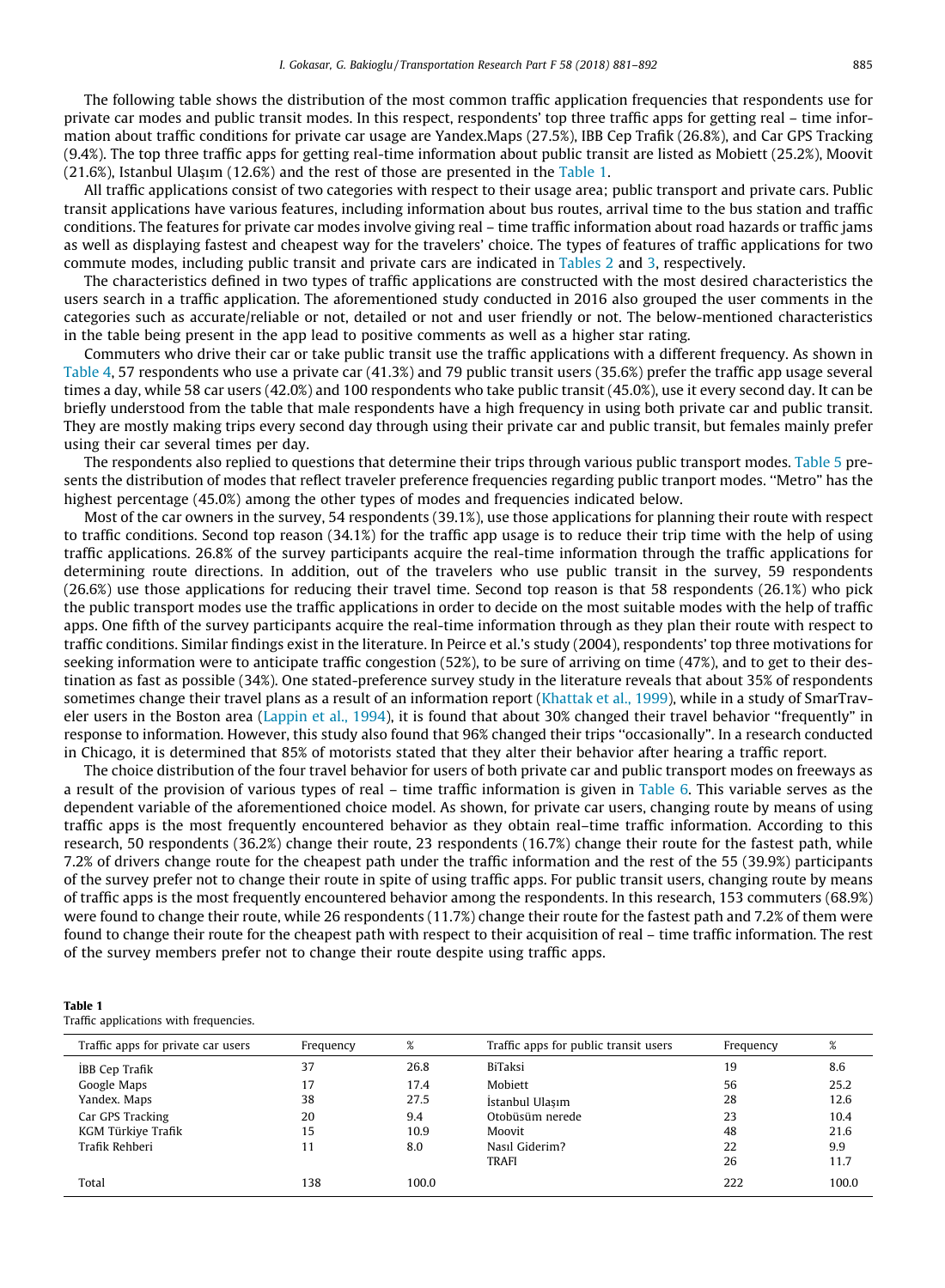### <span id="page-5-0"></span>Table 2

Various features for public transit applications.

| Traffic apps used in Turkey                                                                                                            | <b>BiTaksi</b> | Mobiett | İstanbul<br>Ulasım | Otobüsüm<br>nerede | Moovit | Nasil<br>Giderim? | <b>TRAFI</b> |
|----------------------------------------------------------------------------------------------------------------------------------------|----------------|---------|--------------------|--------------------|--------|-------------------|--------------|
| Istanbul Metropolitan Municipality Istanbul Electric Tramway and<br>Tunnel Establishments (IETT) data                                  | X              |         |                    |                    |        |                   |              |
| Getting the information about bus routes and time tables                                                                               |                |         |                    |                    |        |                   |              |
| Reporting traffic jams, accidents, closures, etc                                                                                       |                | X       |                    |                    |        |                   |              |
| Combining all transit options such as bus, metro, ferry and minibus<br>together in a single app and creating the most convenient route |                |         |                    | Х                  |        | X                 |              |
| Storing the most used lines for quick and easy access                                                                                  |                | X       |                    | x                  |        |                   |              |
| Listing the Istanbulkart charging points near the user's location                                                                      |                |         |                    |                    |        |                   |              |

#### Table 3

Various features for private car applications.

| Traffic app features                                                                                                                               | <b>IBB</b> Cep<br>Trafik | Google<br>Maps | Yandex.<br>Maps | Car GPS<br>tracking | KGM<br>Türkive<br>Trafik | Trafik<br>Rehberi |
|----------------------------------------------------------------------------------------------------------------------------------------------------|--------------------------|----------------|-----------------|---------------------|--------------------------|-------------------|
| Planning routes for traveling on foot, by car, or bike<br>Alerting travelers before approaching police, accidents, road hazards or traffic<br>jams |                          |                |                 |                     |                          |                   |
| Viewing the details of the destination and quickly accessing the favorite<br>destination through saving it to Favorites                            |                          |                |                 | X                   | X                        | x                 |
| Using Internet connection to a GPS navigation system to provide turn-by-turn<br>voice-guided instructions on arriving at a given destination       |                          |                |                 |                     |                          | л                 |

#### Table 4

Frequency of using traffic applications for private car and public transit users.

| Frequency of using traffic app | users       | Frequency of using traffic app for private car<br>users |       | Frequency of using traffic app for public transit |             |       |
|--------------------------------|-------------|---------------------------------------------------------|-------|---------------------------------------------------|-------------|-------|
|                                | Male $(\%)$ | Female (%)                                              | Total | Male                                              | Female      | Total |
| Several times a day            | 37 (64.91%) | 20 (35.09%)                                             | 57    | 60 (75.94%)                                       | 19 (24.06%) | 79    |
| Every second day               | 41 (70.69%) | 17 (29.31%)                                             | 58    | 76 (76.77%)                                       | 23 (23.23%) | 99    |
| Once a month                   | 14 (60.87%) | 9(39.13%)                                               | 23    | 32 (74.42%)                                       | 11 (25.58%) | 43    |
| Total                          | 92 (66.67%) | 46 (33.33%)                                             | 138   | 168 (76.02%)                                      | 53 (23.98%) | 221   |

#### Table 5

Preference of public transport modes.

| Types of public transit | Frequency | %    |
|-------------------------|-----------|------|
| Bus                     | 60        | 27   |
| Minibus                 | 9         | 4.1  |
| Metrobus                | 37        | 16.7 |
| Private minibus         | 4         | 1.8  |
| Taxi                    |           | 0.5  |
| Metro                   | 100       | 45   |
| Ferry boat              | 7         | 3.2  |
| Others                  | 4         | 1.8  |
| Total                   | 222       | 100  |

## Table 6

Frequency of travelers' behavior under the real – time information.

|                                                                        | For private car users |      | For public transit user |      |
|------------------------------------------------------------------------|-----------------------|------|-------------------------|------|
|                                                                        | Frequency             |      | Frequency               |      |
| Changing route by means of using traffic apps (CRT)                    | 50                    | 36.2 | 153                     | 68.9 |
| Changing route for the fastest path that traffic app suggested (CRFT)  | 23                    | 16.7 | 26                      | 11.7 |
| Changing route for the cheapest path that traffic app suggested (CRCT) | 10                    | 7.2  | 16                      | 7.2  |
| Does not change route in spite of using traffic app (DCRT)             | 55                    | 39.9 | 27                      | 12.2 |
| Total                                                                  | 138                   | 100  | 222                     | 100  |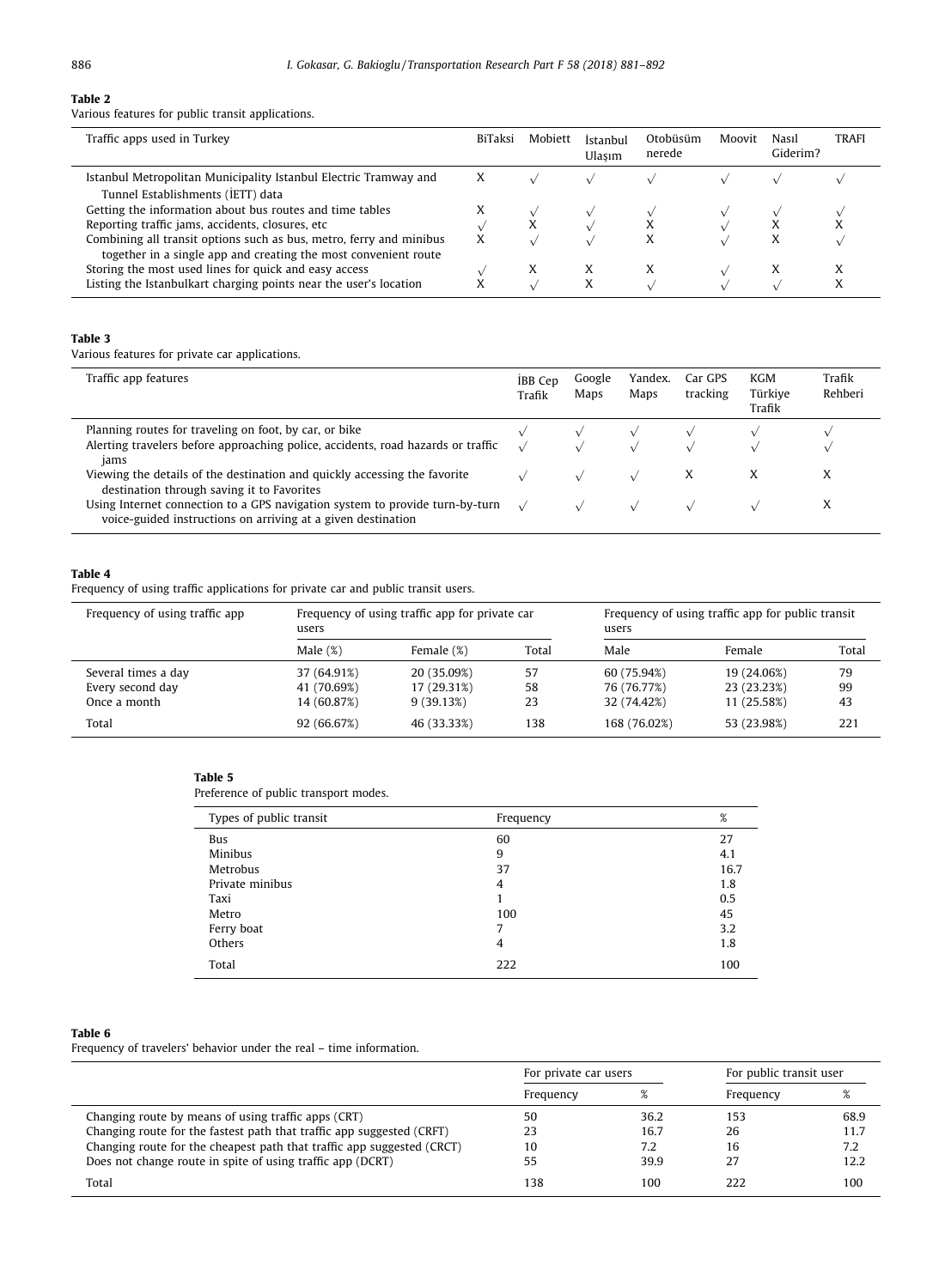<span id="page-6-0"></span>With the help of cross tabulation, some important findings were also obtained. Travelers display different travel behaviors with regard to using various traffic applications. Car drivers who use Yandex.Maps and IMM Mobile Traffic are more likely to change their route when they are recieving information from them. On the other hand, public transit users who use Moovit and TRAFI are more likely to change their route when acquiring information from those apps.

## 4. Model estimation results

In this study, two different commute modes, private car and public transit were analyzed separately. Bicycle or other modes such as walking and motorcycle are found to be insignificant for this model. Because of the fact that there were just four people who chose the bicycle or other modes, accurate outcomes could not be taken from the model. Thus, two common modes, private car and public transit commute modes were modeled. Using multiple transportation modes for public transportation users were also included in the model. 53 public transit users chose more than two transportation modes, while 76 users preferred only two transportation modes for reaching the destination. The remaining 93 out of 222 commuters used only one transportation mode.

The MNL model ([Steven, 1996\)](#page-11-0) has been estimated using SPSS Statistics Software, version 23. An advantage of MNL is that both categorical and continuous independent variables can be incorporated as predictors. The presented models were selected on the basis of statistical goodness-of-fit, including likelihood ratio tests, estimated coefficient and significance, wald statistics, the rho-square ( $\rho^2$ ), and adjusted rho-square ( $\rho'^2$ ) statistics.

Explanatory variables that are utilized in the MNL model are; sociodemographic characteristics such as gender, age, occupation and household income level. Travel characteristics can be listed as frequency of using private car and public transit, and total trip time. Moreover, technological characteristics contain most preferred traffic apps, frequency and objective of using those applications.

Tables 7 and 8 present the estimation results of MNL model for private car and public transit, respectively, which includes their wald statistics and significance. Both significant variables and insignificant variables for each category at 95% confidence level were included. Consequently, there exist three utility functions, and the interpretation of estimation results are submitted on a relative basis with respect to the reference mode. In this analysis, ''changing route for the cheapest way that traffic app suggested (CRCT)" is selected as the reference mode. It is compared to the other types of travel behavior under the provision of real – time traffic information with other parameters. This is one of the main strengths of MNL—different estimates are computed for all paired groupings of the dependent variable. In other words, different effects of particular variables within each group can be identified.

#### Table 7

Estimation results for private car users.

| Variables                                                      | Coefficient (Significance) | Wald statistics |
|----------------------------------------------------------------|----------------------------|-----------------|
| Private car<br>Changing route by means of using traffic app    |                            |                 |
| Gender (Male)                                                  | 0.577(0.037)               | 4.371           |
| Trip time                                                      | $-0.059(0.486)$            | 0.792           |
| Frequency of using Traffic App (Several times a day)           | 1.315(0.010)               | 6.328           |
| Objective of using traffic app (Planning for traffic cond.)    | 1.151(0.018)               | 6.134           |
| Traffic App (Yandex, Maps)                                     | 1.706 (0.030)              | 7.001           |
| Constant                                                       | $-2.150(0.077)$            | 7.12            |
| Does not change route in spite of using traffic app            |                            |                 |
| Income                                                         | 0.000(0.346)               | 0.370           |
| Trip Time                                                      | 0.067(0.997)               | 0.860           |
| Occupation (Academicians)                                      | $-2.450(0.006)$            | 8.584           |
| Frequency of using private car (Once a month)                  | 1.494 (0.024)              | 6.883           |
| Traffic App (Car GPS Tracking)                                 | 1.887 (0.033)              | 7.551           |
| Constant                                                       | 0.113(0.927)               | 0.008           |
| Changing route for the fastest path that traffic app suggested |                            |                 |
| Occupation (Academicians)                                      | 1.560(0.040)               | 6.584           |
| Frequency of using private car (Several times a day)           | 2.528 (0.002)              | 9.237           |
| Objective of using traffic app (Reducing travel time)          | 1.144(0.011)               | 5.763           |
| Frequency of using Traffic App (Several times a day)           | 1.381 (0.012)              | 6.747           |
| Constant                                                       | $-1.366(0.373)$            | 5.793           |
| Number of observation                                          | 138                        |                 |
| LL(0)                                                          | 916.484                    |                 |
| LL(M)                                                          | 758.619                    |                 |
| 2LL                                                            | 157.865                    |                 |
| Rho-squared                                                    | 0.274                      |                 |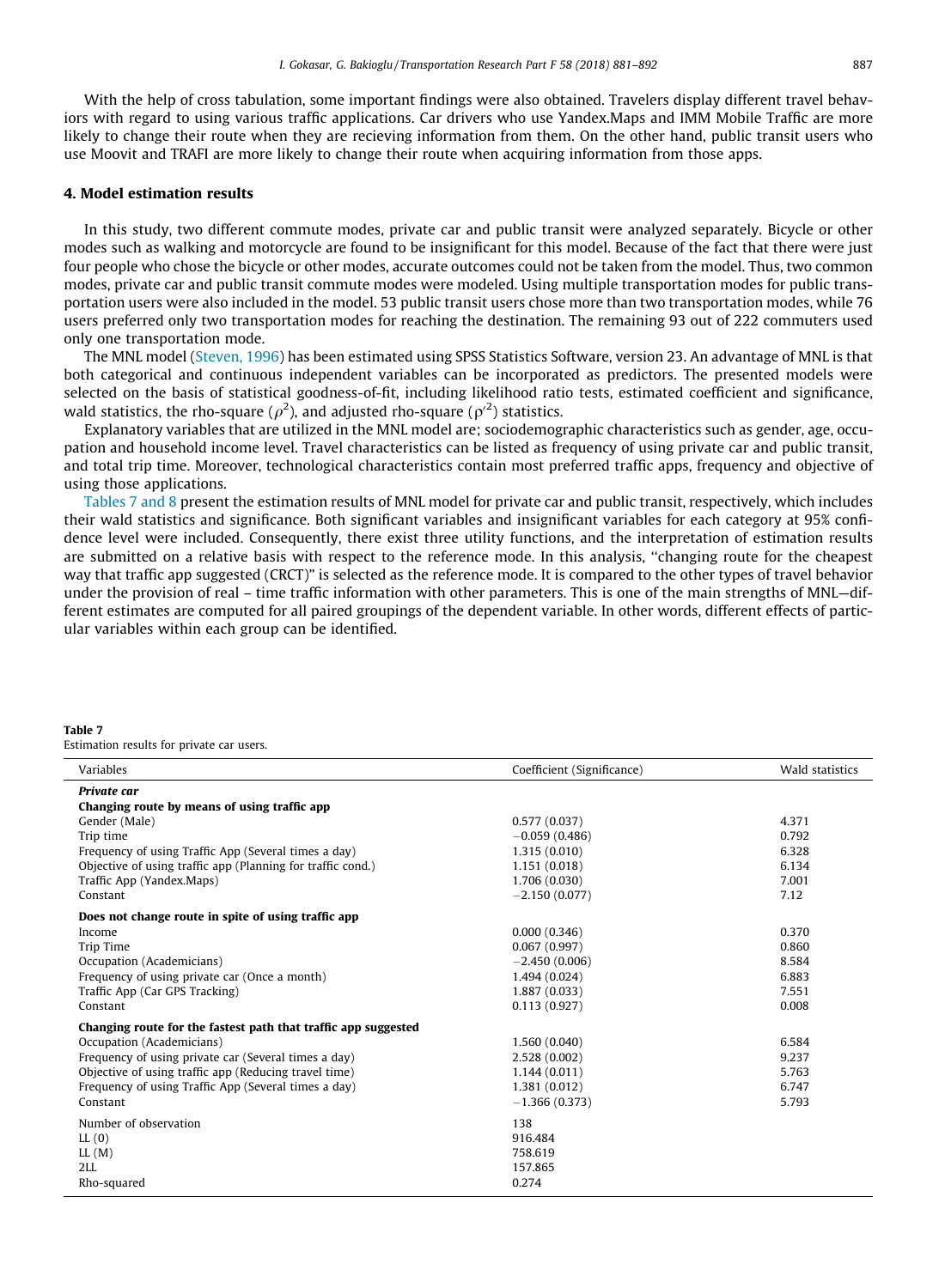#### Table 8

Estimation results for public transit users.

| Variables                                                             | Coefficient (Significance) | Wald statistics |
|-----------------------------------------------------------------------|----------------------------|-----------------|
| <b>Public transit</b><br>Changing route by means of using traffic app |                            |                 |
| Age                                                                   | 0.781(0.033)               | 3.887           |
| Income                                                                | 0.001(0.891)               | 0.922           |
| Frequency of using public transit (Once a month)                      | 0.035(0.005)               | 1.927           |
| Purpose of Traffic App Usage (Determining road direction)             | 0.284(0.006)               | 2.158           |
| Constant                                                              | $-1.130(0.103)$            | 5.21            |
| Does not change route in spite of using traffic app                   |                            |                 |
| Frequency of using Traffic App (Several times a day)                  | 0.901(0.013)               | 3.945           |
| Traffic App (Moovit)                                                  | $-1.801(0.030)$            | 7.099           |
| Traffic App (TRAFI)                                                   | $-1.732(0.022)$            | 7.915           |
| Transportation Mode (more than two modes)                             | $-0.693(0.024)$            | 3.011           |
| Constant                                                              | 0.213(0.927)               | 1.088           |
| Changing route for the fastest path that traffic app suggested        |                            |                 |
| Gender (Male)                                                         | $-1.080(0.042)$            | 4.971           |
| Occupation (Student)                                                  | $-1.134(0.030)$            | 6.894           |
| Frequency of using public transit (Every second day)                  | $-1.011(0.006)$            | 6.237           |
| Frequency of using Traffic App (Once a month)                         | 0.381(0.012)               | 3.324           |
| Constant                                                              | 1.930 (0.573)              | 7.876           |
| Number of observation                                                 | 222                        |                 |
| LL(0)                                                                 | 611.576                    |                 |
| LL(M)                                                                 | 431.628                    |                 |
| 2LL                                                                   | 179.948                    |                 |
| Rho-squared                                                           | 0.356                      |                 |

The indicators for gender (G), frequency of using public transit/private car (FUP), occupation (O), objective of using traffic app (OUT) and the number of modes used by public transportation users reaching the university (NMP) can be defined as follows:

Gender (G) =

\n
$$
\begin{cases}\nG(1) & \text{Male} \\
G(2) & \text{Female}\n\end{cases}
$$
\nFrequency of using public transit/private car (FUP) =

\n
$$
\begin{cases}\nFUP(1) & \text{Several Times a Day}}{FUP(2)} \\
FUP(2) & \text{Every Second Day}} \\
FUP(3) & \text{Once a Month}\n\end{cases}
$$
\nOccipation (O) =

\n
$$
\begin{cases}\nO(1) & \text{Academician} \\
O(2) & \text{Student} \\
O(3) & \text{Staff}\n\end{cases}
$$
\nObjective of using traffic app (OUT)

\n
$$
\begin{cases}\nOUT(1) & \text{Reducing Travel Time} \\
OUT(2) & \text{Planning with respect to Traffic Condition} \\
OUT(3) & \text{Determining Road Direction}\n\end{cases}
$$

The number of modes used by public transportation users reaching the university  $(NMP)$ 

NMP (1) Using 1 mode<br>NMP (3) Using 3 mode NMP (2) Using 2 mode<br>NMP (3) Using mann th  $NMP$   $(3)$  Using more than 2 modes  $\int$  $\downarrow$ 

[Tables 7 and 8](#page-6-0) indicate that the -2LL test is used for comparing improved models with the base model. The calculation of likelihood ratio test is as follows:

 $-2LL = -2 \times (LL_{base} - LL_{improved})$ 

where  $LL_{base}$  is a null model having only intercept without any constant or coefficients  $[LL(0)]$  and  $LL_{improved}$  is a market share model having only constants and the highest loglikelihood value [LL(M)].

The pseudo – R $^2$  (  $\rho^2$  ) values for three models also suggest decent models on the basis of goodness-of-fit based on the eval-uation by [Tabatchnick and Fidell \(2007\)](#page-11-0) that propose the translation of a  $\rho^2$  value between 0.2 and 0.4.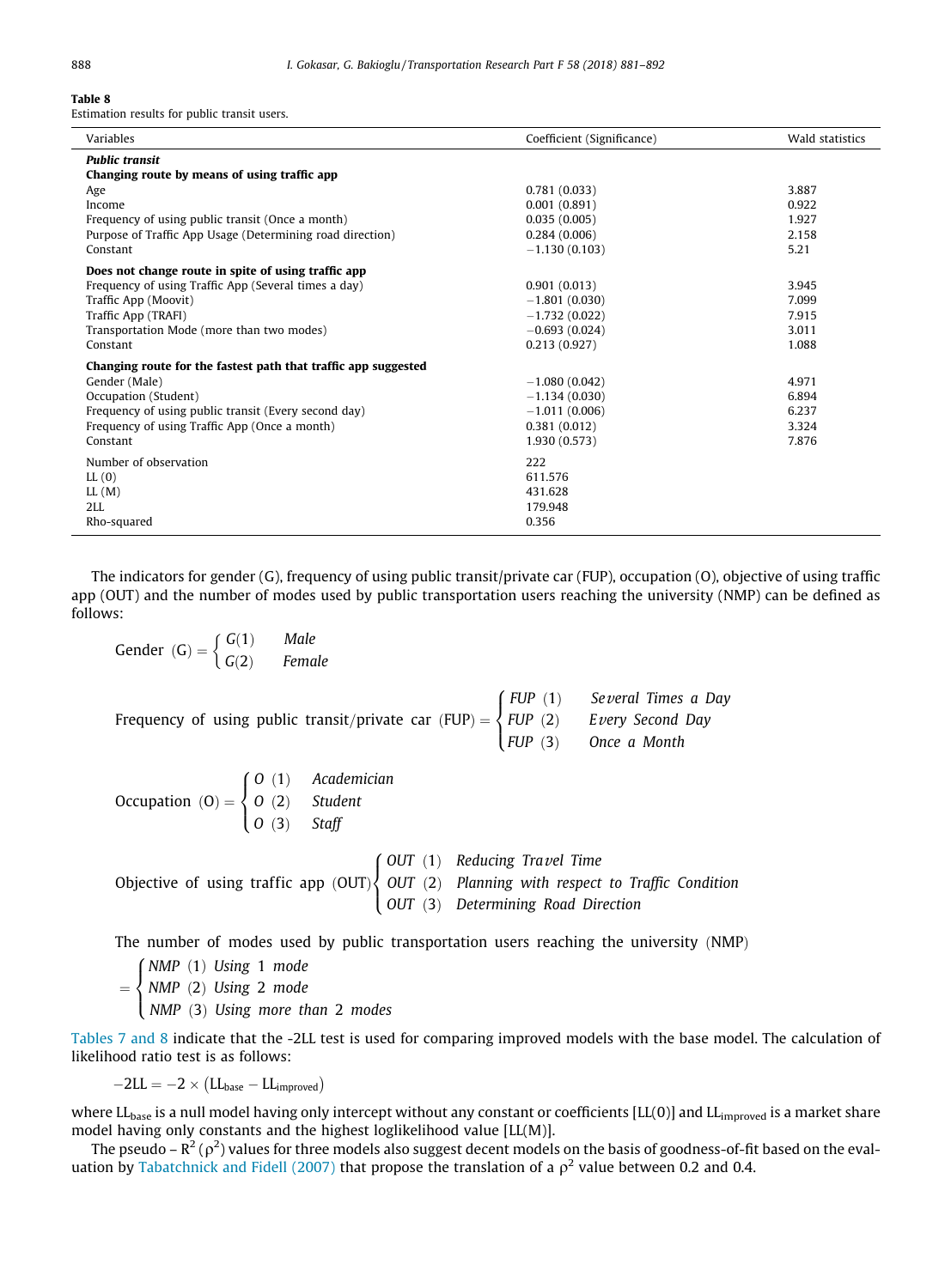The negative signs of the values of the estimated alternative specific constants show that there is a tendency towards not to change the route despite using the traffic app, if the respondents know the route. However, the relative magnitude of the estimated constants suggests that travelers are more reluctant to change routes by means of using traffic applications and less reluctant to change route for the fastest path that traffic app suggested.

According to [Tables 7 and 8,](#page-6-0) the following comparative results can be made;

- The ages of the survey participants display different travel patterns in response to the provided traffic information. In the case of public transit users, the significant and positive coefficient of age indicates that the elderly people are more likely to change their route under traffic information by using traffic apps than the younger people. The reason may be that the younger people doubt the information of traffic application or may not rely on that of information and check a different platform. Contrary to [Abdel-Aty, Kitamura, and Jovanis's findings \(1997\),](#page-10-0) age does affect route diversion in this study.
- According to [Table 7](#page-6-0), for private car modes, gender has a significant and positive effect on the travel behavior of changing route with using traffic applications compared with behavior of the changing route for the cheapest way that the application suggested. In a broad sense, males are more likely to switch their travel patterns when they use the traffic applications. Similar findings have been supported by some researchers. [Caplice and Mahmassani \(1992\)](#page-10-0) asserted that females are more reluctant to alter routes while [Abdel-Aty et al. \(1997\)](#page-10-0) found that males are more risk prone and willing to change their route. On the other hand, unlike the car drivers, males who use public transportation are less willing to change their routes for the fastest path when they use the traffic applications.
- Occupation of the individuals reveals another important finding. For car users, academicians have the significant and negative effect on not changing their route under the real time information, while having positive effect on changing their route for the fastest path. The estimation results show that academicians who use private cars are less likely to change not their route as well as more likely to switch their route in order to reach the destination in a short time. These findings are consistent with those from other surveys presented in the literature. [Abdel-Aty et al. \(1997\)](#page-10-0) developed the probit models that people with high incomes and education levels use traffic information more often with higher rates of switching. On the other hand, for public transit users, students acquire traffic information from traffic applications yet do not change their routes for the fastest path.
- Another important finding is related to the frequency of private car usage that has different implications for two travel modes. Unlike using public transit, travelers who use private cars several times a day are more likely to shift their route for the fastest path through the real-time information they recieve. In addition, travelers who use private car once a month are reluctant to change their routes with respect to traffic information. [Chen et al. \(2008\)](#page-10-0) claimed that drivers' tendency of diversion increases with the driving experience and [Spyridakis, Barfield, Conquest, Haselkorn, and Isakson](#page-11-0) [\(1991\)](#page-11-0) asserted that drivers are more likely to divert to known routes compared to unknown routes. For public transportation users, who use it once a month are more likely to switch their route under the traffic information, while public transit users in every second day are not willing to find the fastest path through traffic applications.
- The estimation results show that the positive signed alternative specific constant associated with frequency of usage indicates that car drivers are more likely to change their route when they use the traffic application several times a day. What is more, respondents who use their car are also more likely to change their route for the fastest path when using traffic application several times a day. For the public transit users, travelers who use the traffic application likewise are not willing to change their route. However, they may use the fastest path suggested when using the app once a month.
- The purpose of usage is significant for making a decision about changing the route by means of traffic applications. In terms of private car users, respondents of the survey use the traffic applications with the purpose of having alternative routes depending on the traffic condition and change their routes with respect to the traffic information they recieve. In addition, drivers using the traffic apps for the objective of reducing travel time may try to find the fastest path by means of using apps. From the perspective of public transit users, travelers whose purpose of using traffic app is to determine road direction are more likely to switch their route under the travel information.
- Public transit users can change their transportation modes more than one time. Number of using multiple transportation modes may affect the travel behavior. In this model, travelers who use more than two transportation modes for reaching destination are not willing to change their route in spite of using traffic apps. Namely, those people may change their route with the received information while en route.
- Traffic applications that travelers use reveals another substantial finding. The positive value of the estimated coefficient associated with type of traffic applications demonstrate that car drivers ignore the traffic information coming from Car GPS Tracking and do not change their route in spite of taking some information, while the car drivers can change their route as a result of taking traffic information from Yandex.Maps. On the other hand, public transit users may rely on information of some traffic applications such as Moovit and TRAFI for changing their route. When comparing that of two applications with respect to magnitude of coefficient, Moovit may be used more than TRAFI for changing routes for the public transit users, while Yandex.Maps is the most preferable traffic application for the travelers who use their private car.
- The estimation results for the daily household income are generally insignificant. All the coefficients for different travel behavior are zero. It means that daily household income does not effect on the choice of decision making for travel with two commute modes. According to [Abdel-Aty et al. \(1997\)](#page-10-0) drivers' income do not affect route diversion.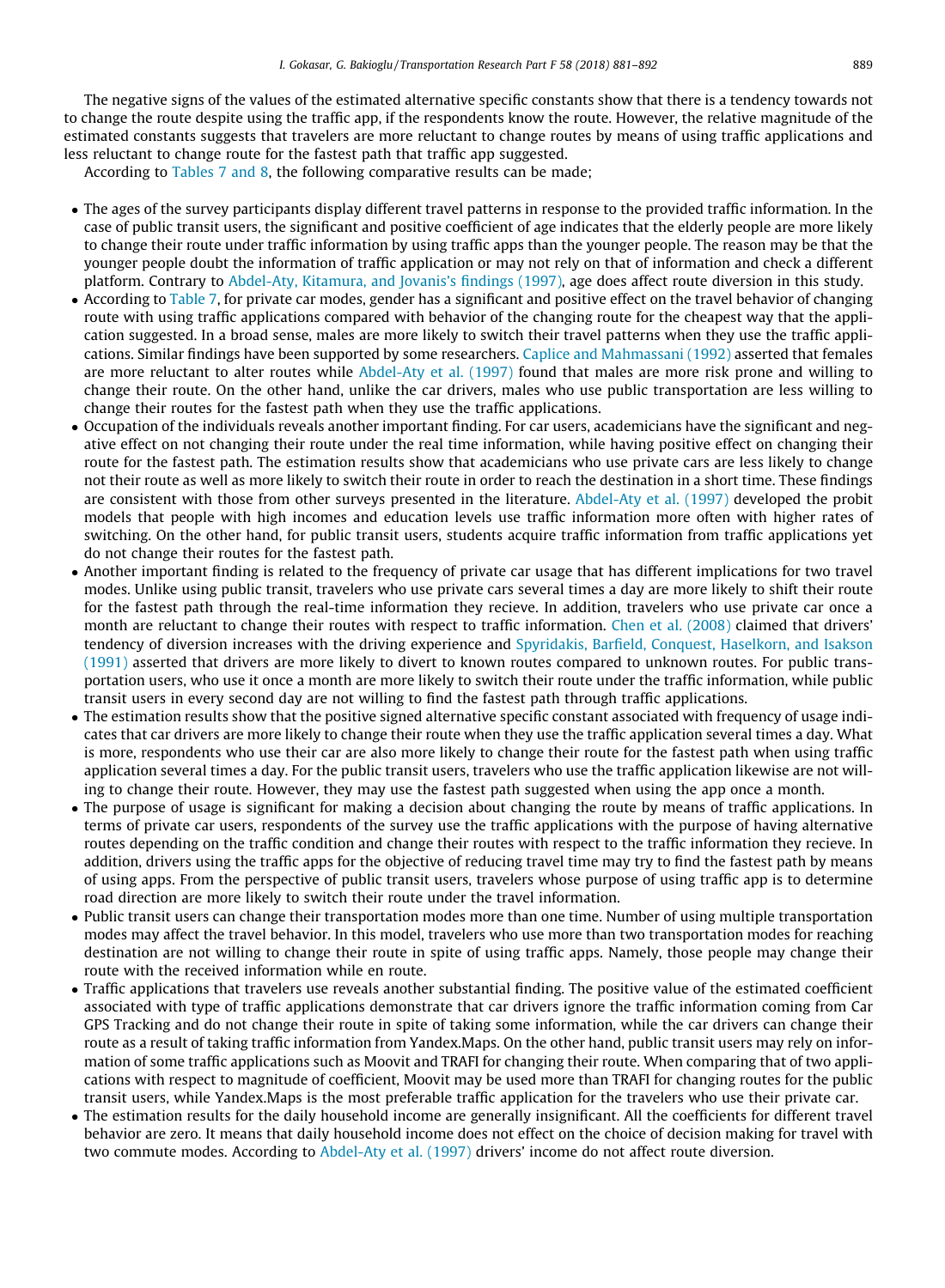Travel time can change with respect to different travel patterns regarding provided traffic information. In the case of car users, changing their travel pattern in response to obtaining real – time traffic information has just the insignificant and negative estimated coefficient associated with travel time. It demonstrates that travelers are less likely to make a decision about travel concerning changing routes by means of using traffic applications compared with the behavior of the using types of public transport for the fastest path that traffic applications suggested. However, the estimation results also show that as the trip time increases, travelers are more likely not to change their route even though using traffic apps. [Abdel-aty](#page-10-0) [et al. \(1997\)](#page-10-0) claimed that travel time is not a dominant in route choice criterion.

## 5. Limitations of the study

This research aims to present decision makers for travel among the people from the Civil Engineering Faculty of Istanbul Technical University, who behave differently while obtaining traffic information from some traffic applications in their daily trip. That is why the research is constrained with location, namely, survey participants include students from undergraduate to graduate levels, academicians and supporting staff of the Civil Engineering Faculty. The second constraint is that respondents are required to have used the traffic applications, either by having them on their mobile devices or GPS navigation devices as the research analyzed how real–time information acquisition during the daily tour affects the attitudes of respondents. In addition, from the questionnaire conducted in this research, some data are eliminated in the analysis as some of them did not use traffic applications in their daily trips.

#### 6. Conclusion

This study examines travelers' route choice behavior in response to real time traffic information within the frame of different characteristics including socioeconomics, travel and technology. In this study, the effects of real-time traffic information obtained from some traffic applications on travelers' behavior are analyzed through the survey data, which are collected from both graduate and undergraduate students, academicians, and staff of the Civil Engineering Faculty of Istanbul Technical University. Multinomial logit model (MNL) is developed in order to predict a nominal dependent variable given one or more independent variables.

The model contains six factors; gender, occupation, income, car usage frequency, usage frequency and the objective of traffic application usage and trip time. In addition, the traffic applications that are used in Turkey and the most popular traffic applications in the world are analyzed through developed logit models for two commute modes. Moreover, the associated tests are also employed to understand how the typical value of the dependent variable changes are when any one of the independent variables vary, while the other independent variables are held fixed.

Multinomial Logit (MNL) Model was proposed with four travel behavior; Changing route by means of using traffic applications, does not change route in spite of using traffic apps, changing route for the fastest path that app suggested, changing route for the cheapest path that app suggested. Regarding the factors that influences the decisions just mentioned, it appears that both travel characteristics such as car usage frequency and technological characteristics, the type, usage frequency and the usage purpose of the traffic applications, significantly affect individuals' travel behavior. These findings are consistent with findings from various surveys presented in the literature ([Abdel-aty et al., 1997; Al-Deek, Chandra, & Flick, 2009;](#page-10-0) [Han, Timmermans, Dellaert, & van Raaij, 2008; Mahmassani & Liu, 1999\)](#page-10-0).

According to the significant findings from the estimated model, the increase in the male travelers cause the frequency of private car usage to increase. Moreover, the increase in using traffic applications for a purpose such as route planning and reducing travel time, increase the likelihood of changing routes compared to the behavior of the public transport users who use a traffic application for changing their direction. [Tsirimpa \(2015\)](#page-11-0) emphasized that in the application of the estimated model, an increased willingness for traffic information acquisition from mobile devices can result in a significant change in the rescheduling of individual activities along with a trip-specific change. Also, the academicians are more likely to change their route when using traffic apps which suggests a relation between the level of education and likeliness to change one's route according to real-time traffic information. Provision of various types of real-time traffic information acquired by some traffic applications affect each individual's travel pattern in a different way. The usage frequency is statistically important for each travel behavior that presents similar results to the findings of [Van Bladel, Bellemans, Janssens, and Wets \(2009\)](#page-11-0), who claims that travel characteristics (such as tour purpose, selected tour mode) affect travel behavior.

This research aims to provide additional insight on the role of behaviors toward the acquisition of traffic information. The model developed can be used to predict the route changes that take place in the daily life in terms of travelers' aforementioned characteristics. The study can be useful for suggestion of choice dependent technology to decision makers through using travel behavior under real-time information. The current technology depends on in-vehicle driver behavior and wireless communications. For instance, due to the advances in information technology, vehicle-to-infrastructure V2I communications have the ability to ''connect" to travelers in a way that was never possible before. In the system, the infrastructure plays a coordination role by gathering global or local information on traffic and road conditions and then suggesting or imposing certain behaviors on a group of vehicles. In this respect, smartphone sensing capabilities such as travel pattern of travelers regarding whether to change their choice or route or not under the real-time traffic information acquired by smartphones gain importance for developing those new technologies. The understanding of characteristics affecting drivers'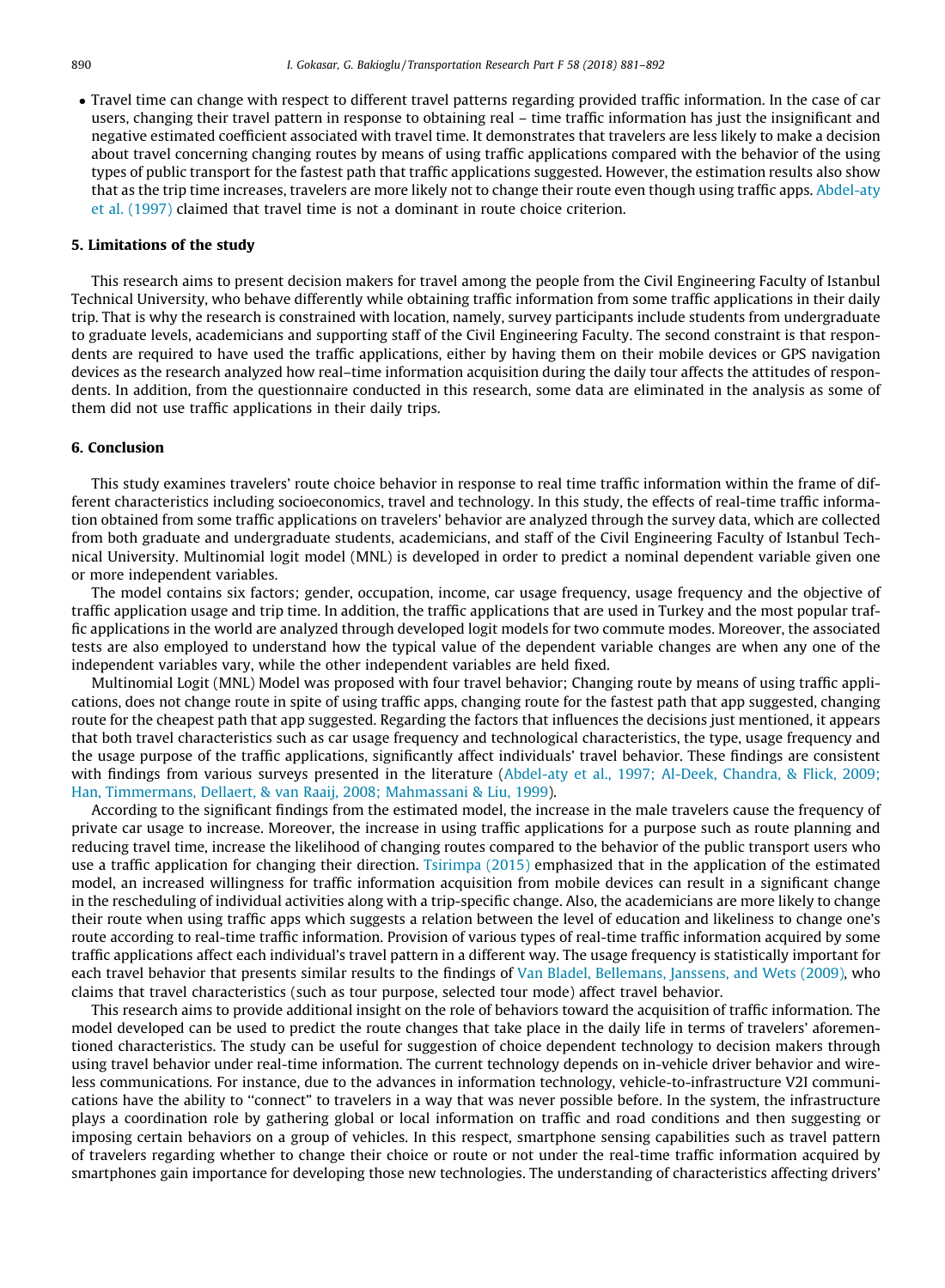<span id="page-10-0"></span>route choice behavior will also assist the traffic app developers to develop their apps in the future for greater impact. As the results of the model suggest, females, younger and highly educated individuals use more traffic apps than other ones, so some features such as color, shape, detailed map commonly used by those group should be added to apps and advertisement of the apps should be prepared for those target groups. Satisfaction and complaints of those groups must be taken into account to develop the apps in coming decades.

For future studies, some recommendations are given below:

- Larger sample size may give different results so that the model can be repeated with much more samples.
- Scenario analysis can be investigated by manipulating some relevant variables and predictions can be made under particular changes in the system.
- Some explanatory variables related to traffic condition including unexpected time delay, congestion, road hazard/closures, and speed restrictions can be added.
- Real–time traffic information based predictors such as willingness to acquire traffic information, response to ATIS can be analysed.

#### Appendix A. Supplementary material

Supplementary data associated with this article can be found, in the online version, at [https://doi.org/10.1016/j.trf.2018.](https://doi.org/10.1016/j.trf.2018.07.013) [07.013](https://doi.org/10.1016/j.trf.2018.07.013).

#### References

- [Abdel-Aty, M. A., Kitamura, R., & Jovanis, P. P. \(1997\). Using stated preference data for studying the effect of advanced traffic information on drivers' route](http://refhub.elsevier.com/S1369-8478(17)30627-7/h0010) choice. [Transportation Research Part C, 5](http://refhub.elsevier.com/S1369-8478(17)30627-7/h0010)(1), 39–50.
- [Adler, J. L., & Blue, V. J. \(1998\). Toward the design of intelligent traveler information systems.](http://refhub.elsevier.com/S1369-8478(17)30627-7/h0015) Transportation Research C, 6, 157–172.
- [Al-Deek, H., Chandra, R. S., & Flick, J. \(2009\). The impact of dynamic message signs on satisfaction and diversion of toll road travelers.](http://refhub.elsevier.com/S1369-8478(17)30627-7/h0020) Journal of the [Transportation Research Board \(TRB\)](http://refhub.elsevier.com/S1369-8478(17)30627-7/h0020), 1–13.
- [Arentze, T., Hofman, F., & Timmermans, H. \(2004\). Predicting multi-faceted activity-travel adjustment strategies in response to possible congestion pricing](http://refhub.elsevier.com/S1369-8478(17)30627-7/h0025) [scenarios using an Internet-based stated adaptation experiment.](http://refhub.elsevier.com/S1369-8478(17)30627-7/h0025) Transport Policy, 11, 31–41.
- [Arnott, R., de Palma, A., & Lindsey, R. \(1991\). Does providing information to drivers reduce traffic congestion?](http://refhub.elsevier.com/S1369-8478(17)30627-7/h0030) Transportation Research A, 25A(5), 309–318. Bakioglu, G. (2016). [Effect of traffic application on travel behavior](http://refhub.elsevier.com/S1369-8478(17)30627-7/h0035). Bogazici University [M.S. Thesis].
- [Ben-Akiva, M., de Palma, A., & Kaysi, I. \(1996\). The impact of predictive information on guidance efficiency: An analytical approach. In L. Bianco & P. Toth](http://refhub.elsevier.com/S1369-8478(17)30627-7/h0040) (Eds.), [Advanced methods in transportation analysis](http://refhub.elsevier.com/S1369-8478(17)30627-7/h0040) (pp. 413–432). Springer-Verlag.
- Ben-Akiva, M., & Lerman, S. R. (1985). [Discrete choice analysis: Theory and applications to travel demand](http://refhub.elsevier.com/S1369-8478(17)30627-7/h0045). Cambridge, MA: MIT Press.
- [Bonsall, P. \(2001\). Predicting travelers' response to uncertainty. In D. A. Hensher \(Ed.\),](http://refhub.elsevier.com/S1369-8478(17)30627-7/h0050) Travel behavior research: The leading edge. Pergamon, Amsterdam.
- Bonsall, P. (1992). Research methods for the study of driver response to in-vehicle and roadside guidance methods. In Selected Proceedings of the 6th World Conference on Transport Research, Lyon (pp. 2519–2530).
- [Caplice, C., & Mahmassani, H. S. \(1992\). Aspects of commuting behavior: Preferred arrival time, use of information and switching propensity.](http://refhub.elsevier.com/S1369-8478(17)30627-7/h0060) Transportation [Research Part A, 26](http://refhub.elsevier.com/S1369-8478(17)30627-7/h0060), 409–418.
- [Chang, G. L., & Mahmassani, H. S. \(1988\). Travel time prediction and departure time adjustment behavior Dynamics in a traffic system.](http://refhub.elsevier.com/S1369-8478(17)30627-7/h0065) Transportation [Research, 22B](http://refhub.elsevier.com/S1369-8478(17)30627-7/h0065), 217–232.
- [Chen, S., Liu, M., Gao, L., Meng, C., Li, W., & Zheng, J. \(2008\). Effects of variable message signs \(VMS\) for improving congestion. In](http://refhub.elsevier.com/S1369-8478(17)30627-7/h0070) Proceedings of International [Workshop on Modelling, Simulation and Optimization](http://refhub.elsevier.com/S1369-8478(17)30627-7/h0070) (pp. 416–419).
- [Chorus, C. G., Molin, E. J. E., & van Wee, G. P. \(2006\). Use and effects of advanced traveller information services \(ATIS\): A review of the literature.](http://refhub.elsevier.com/S1369-8478(17)30627-7/h0075) Transport Reviews, 26[\(2\), 127–149.](http://refhub.elsevier.com/S1369-8478(17)30627-7/h0075)
- Gökaşar, I., & Bakioğlu, G. (2018). The role of gender in evaluating the traffic apps: In Turkey and the World. Technical Journal of Turkish Chamber of Civil Engineers [in preparation].
- [Göka](http://refhub.elsevier.com/S1369-8478(17)30627-7/h0085)sar, I., & Bakioğlu, G. (2016). the effect of user comments on traffic application usage. International Journal of Civil, Environmental, Structural, [Construction and Architectural Engineering: Urban and Civil Engineering, 10](http://refhub.elsevier.com/S1369-8478(17)30627-7/h0085)(11), 1352–1359.
- [Golledge, R. G. \(2002\). Dynamics and ITS: Behavioural response to information available from ATIS. In H. S. Mahmassani \(Ed.\),](http://refhub.elsevier.com/S1369-8478(17)30627-7/h0090) In perpetual motion: Travel [behavior research opportunities and application challenges. Pergamon, Amsterdam](http://refhub.elsevier.com/S1369-8478(17)30627-7/h0090). .
- [Han, Q., Timmermans, H., Dellaert, B. G. C., & van Raaij, F. \(2008\). Route choice under uncertainty: Effects of recommendation.](http://refhub.elsevier.com/S1369-8478(17)30627-7/h0095) Transportation Research Record[, 72–80.](http://refhub.elsevier.com/S1369-8478(17)30627-7/h0095)
- [Hato, E. et al \(1995\). Influence of traffic information on drivers' route choice. In](http://refhub.elsevier.com/S1369-8478(17)30627-7/h0100) Proceedings of the 7th World Conference on Transportation Research, Sydney, Australia [\(pp. 27–40\)](http://refhub.elsevier.com/S1369-8478(17)30627-7/h0100).

[Kanninen, B. \(1996\). Intelligent transportation systems: An economic and environmental policy assessment.](http://refhub.elsevier.com/S1369-8478(17)30627-7/h0105) Transportation Research, 30A, 1–10.

- [Khattak, A., Yim, Y., & Stalker, L. \(1999\). Does travel information influence commuter and non-commuter behavior? Results from the San Francisco Bay area](http://refhub.elsevier.com/S1369-8478(17)30627-7/h0110) TravInfo project. [Transportation Research Record, 1694](http://refhub.elsevier.com/S1369-8478(17)30627-7/h0110), 48–58.
- Khattak, A., Kanafani, A., & Le Colletter, E. (1994). Stated and reported route diversion behavior: implications on the benefits of ATIS. In Preprint No. 940394, Transportation Research Board, 73rd Annual Meeting, Washmgton, D.C.
- [Khoo, H. L., & Ong, G. P. \(2011\). Analysis of awareness and utilization of traffic information system using revealed preference data: A case study of Klang](http://refhub.elsevier.com/S1369-8478(17)30627-7/h0120) Valley, Malaysia. [Transportation Research Record: Journal of the Transportation Research Board](http://refhub.elsevier.com/S1369-8478(17)30627-7/h0120) (2239), 101–111.
- [Koppelman, F. S., & Pas, E. I. \(1980\). Travel choice behavior: Models of perceptions, feelings, preference, and choice.](http://refhub.elsevier.com/S1369-8478(17)30627-7/h0125) Transportation Research Record, 765, [26–33.](http://refhub.elsevier.com/S1369-8478(17)30627-7/h0125)
- Lappin, J. et al (1994). [A market analysis of the commercial traffic information business. Report for the Office of Policy Development](http://refhub.elsevier.com/S1369-8478(17)30627-7/h0130). Federal Highway [Administration.](http://refhub.elsevier.com/S1369-8478(17)30627-7/h0130)

[Lida, Y., Akiyama, T., & Uchida, T. \(1992\). Experimental analysis of dynamic route choice behavior.](http://refhub.elsevier.com/S1369-8478(17)30627-7/h0135) Transportation Research B, 26, 17–32.

[Mahmassani, H., & Liu, Y. \(1999\). Dynamics of commuting decision behavior under advanced traveler information systems.](http://refhub.elsevier.com/S1369-8478(17)30627-7/h0140) Transportation Research Part C, 7, [91–107.](http://refhub.elsevier.com/S1369-8478(17)30627-7/h0140)

[Manski, C. F. \(1981\). Structural models for discrete data: The analysis of discrete choice.](http://refhub.elsevier.com/S1369-8478(17)30627-7/h0150) Social Methodology, 11, 58–109.